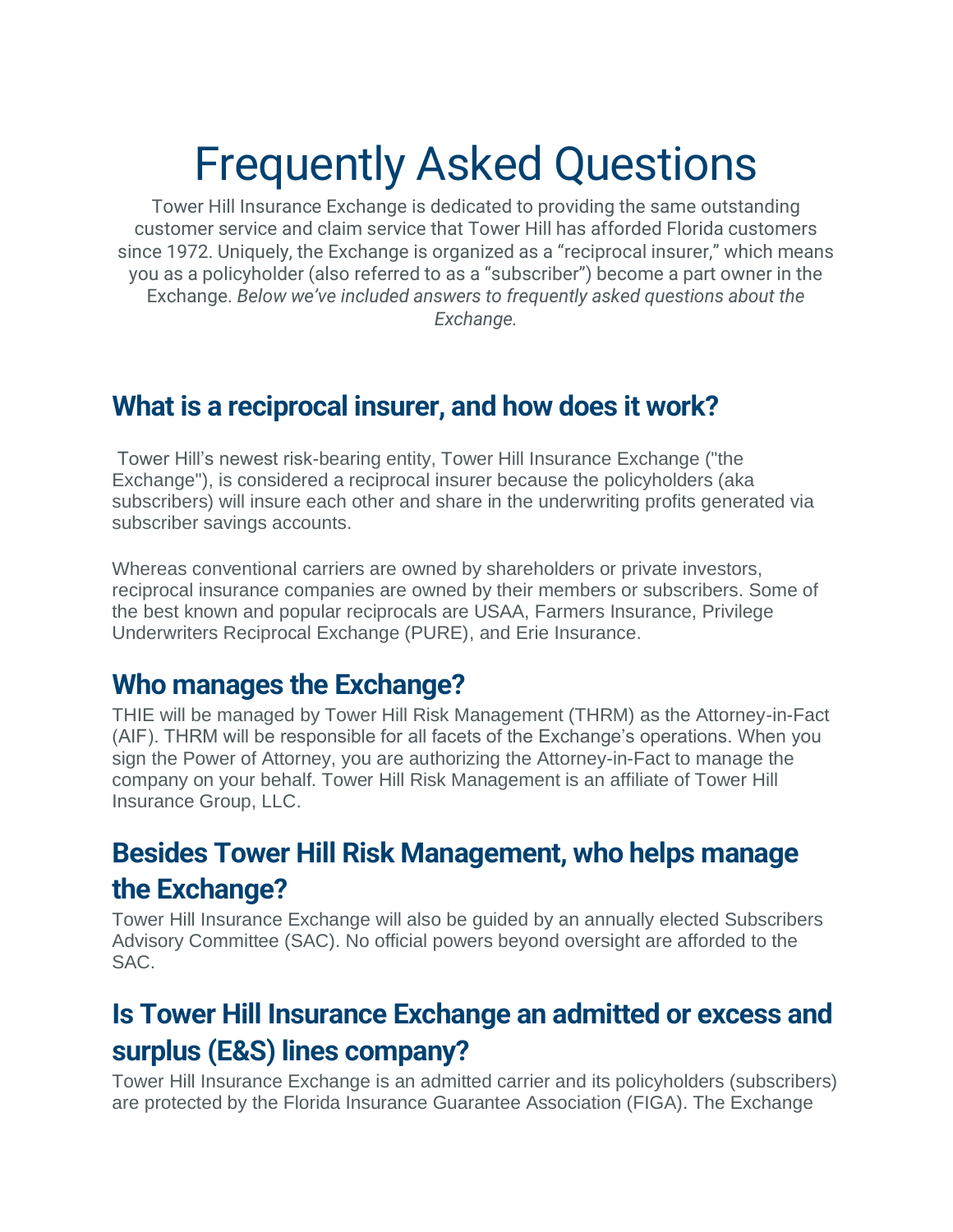also purchases coverage from the Florida Hurricane Catastrophe Fund (FHCF) to reduce its overall loss in the event of a hurricane.

### **What is Tower Hill Insurance Exchange's industry rating?**

The Exchange holds a Financial Stability Rating® of A (Exceptional) from Demotech, Inc., as of December 27, 2021.

### **In which states are Tower Hill Insurance Exchange policies available?**

Currently, Tower Hill Insurance Exchange products are only available in Florida.

## **How can I purchase a Tower Hill Insurance Exchange policy?**

Tower Hill Insurance Exchange products are available to consumers exclusively through the insurance agencies authorized to represent the Exchange and other Tower Hill affiliates. To purchase a policy, please contact your local insurance agent.

## **Will State of Florida assessments be added to Tower Hill Insurance Exchange policies?**

As an admitted carrier in the State of Florida, the Exchange is subject to the same potential assessments from both FIGA and the FHCF as all other Florida admitted insurers.

## **When will my current Tower Hill policy transfer to Tower Hill Insurance Exchange?**

At renewal, most Tower Hill Preferred and Tower Hill Signature personal lines (i.e., homeowners, rental property, etc.) policies will transfer to the Exchange.

## **Will my Tower Hill policy coverages change with Tower Hill Insurance Exchange?**

While your Tower Hill Insurance Exchange policy contains comparable coverage to your prior Tower Hill policy, we have made some coverage changes. For specific coverages included in your policy, please refer to your individual Declarations Page and Coverage Comparison chart that will be included with your policy offer. *Please contact your insurance agent with coverage-related questions or to make policy changes.*